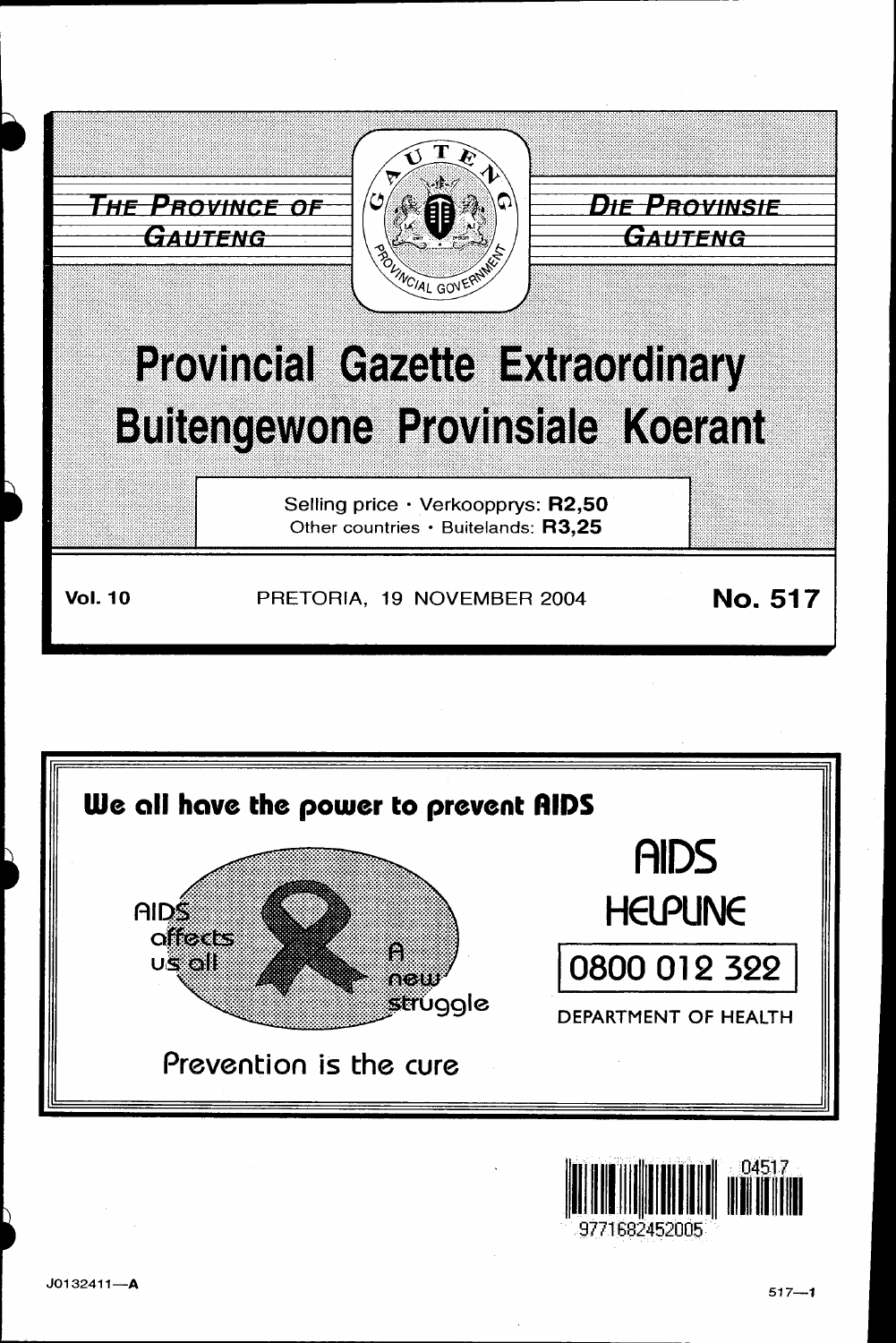| <b>CONTENTS • INHOUD</b> |  |
|--------------------------|--|
|--------------------------|--|

| No.  |                                                                                                                 | Page<br>No. | Gazette<br>No. |
|------|-----------------------------------------------------------------------------------------------------------------|-------------|----------------|
|      | <b>LOCAL AUTHORITY NOTICES</b>                                                                                  |             |                |
| 2648 | Town-planning and Townships Ordinance (15/1986): City of Johannesburg Metropolitan Municipality: Declaration as |             |                |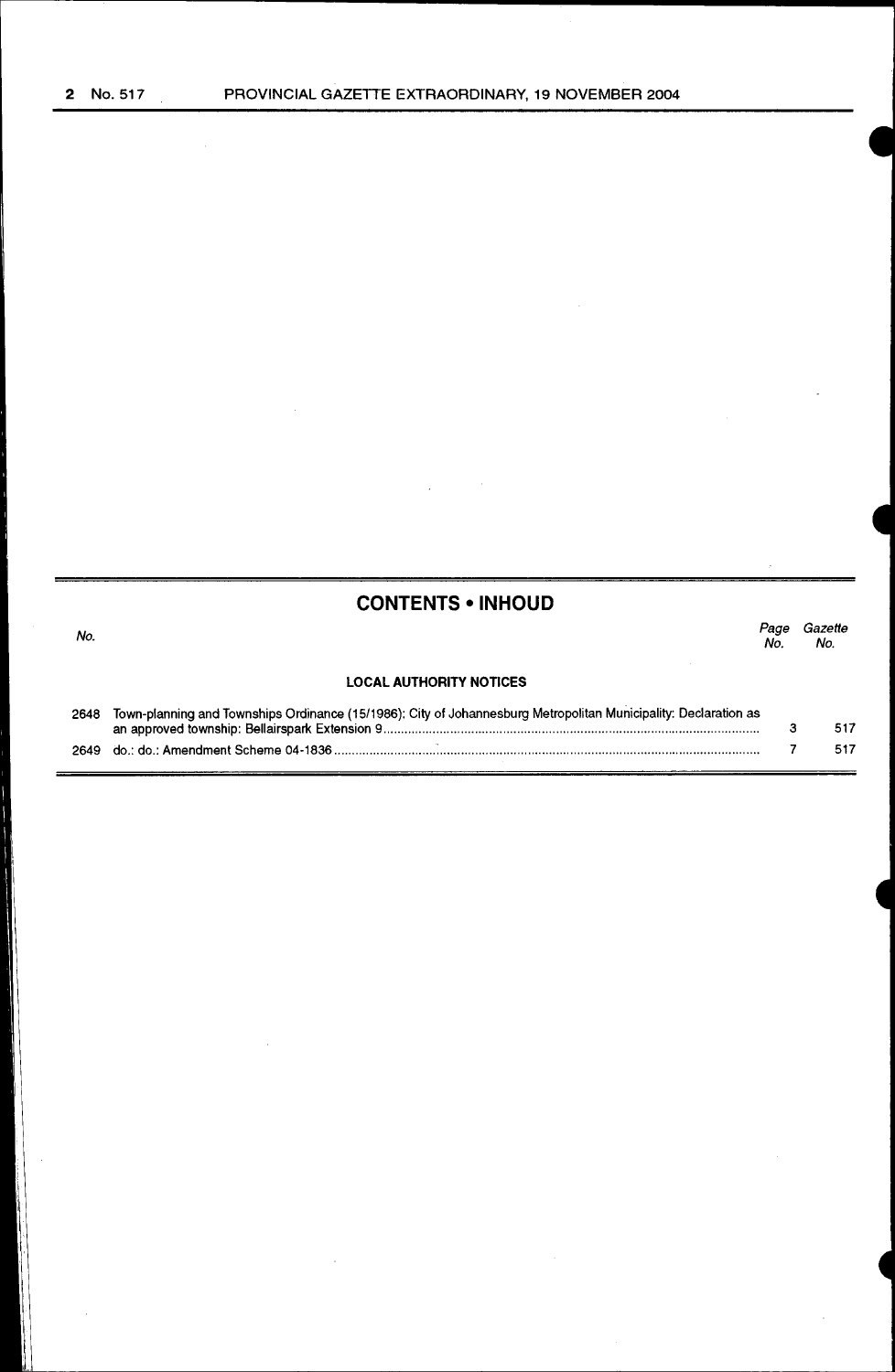$\mathcal{L}(\mathbf{x}) = \mathbf{X}_{\mathcal{L}(\mathbf{x})}$ 

# LOCAL AUTHORITY NOTICES

# LOCAL AUTHORITY NOTICE 2648

### DECLARATION AS AN APPROVED TOWNSHIP

In terms of section 103 of the Town Planning and Townships Ordinance, 1986 {Ordinance 15 of 1986), the City of Johannesburg Metropolitan Municipality declares Bellairspark Extension 9 to be an approved township subject to the conditions set out in the Schedule hereto.

### **SCHEDULE**

STATEMENT OF THE CONDITIONS UNDER WHICH THE APPLICATION MADE BY FAIRVIEW HOUSING DEVELOPMENTS CC (HEREINAFTER REFERRED TO AS THE APPLICANT/ TOWNSHIP OWNER) UNDER THE PROVISIONS OF CHAPTER Ill OF THE TOWN PLANNING AND TOWNSHIPS ORDINANCE, 1986 {ORDINANCE 15 OF 1986), FOR PERMISSION TO ESTABLISH A TOWNSHIP ON PORTION 567 OF THE FARM OLIEVENHOUTPOORT 196 IQ HAS BEEN GRANTED

### 1. CONDITIONS OF ESTABLISHMENT

### (1) Name

The name of the township shall be Bellairspark Extension 9.

### (2) Design

The township shall consist of erven and a road as indicated on General Plan S.G. No. 6100/2004.

### (3) Provision and installation of services

The township owner shall make the necessary arrangements with the local authority for the provision and installation of water, electricity and sanitation as well as the construction of roads and stormwater drainage in the township, to the satisfaction of the local authority.

#### (4) Access

Access to or egress from the township shall be provided to the satisfaction of the local authority and Johannesburg Road Agency (Pty) Ltd.

### (5) Removal or replacement of existing services

Should it, by reason of the establishment of the township, become necessary to remove or replace any existing municipal, ESKOM and/or TELKOM services, the cost thereof shall be borne by the township owner.

#### (6) Acceptance and disposal of stormwater

The township owner shall arrange for the drainage of the township to fit in with that of the adjacent roads and for all stormwater running off or being diverted from the road to be received and disposed of.

## (7) Provincial Government

{a) Should the development of the township not been completed on or before 2 May 2014 the application shall be resubmitted to the Department of Transport and Public Works (Gauteng Provincial Government) for reconsideration.

(b) If however, before the expiry date of the mentioned period, circumstances change in such a way that roads and/or PWV routes under the control of the said Department, are affected by the proposed layout of the township, the applicant shall resubmit the application for the purpose of fulfilment of the requirements of the controlling authority in terms of the provisions of Section 11 of Act 21 of 1940, as amended.

## (8) Disposal of existing Conditions of Title

All erven shall be made subject to existing conditions and servitudes, if any.

## (9) Demolition of buildings and structures

to) we concent our statemer is a series of the concent of the statement of the township owner shall at his own costs cause all existing buildings and structures situated within the building line reserves, side spaces or over common boundaries to be demolished to the satisfaction of the local authority when required by the local authority to do so.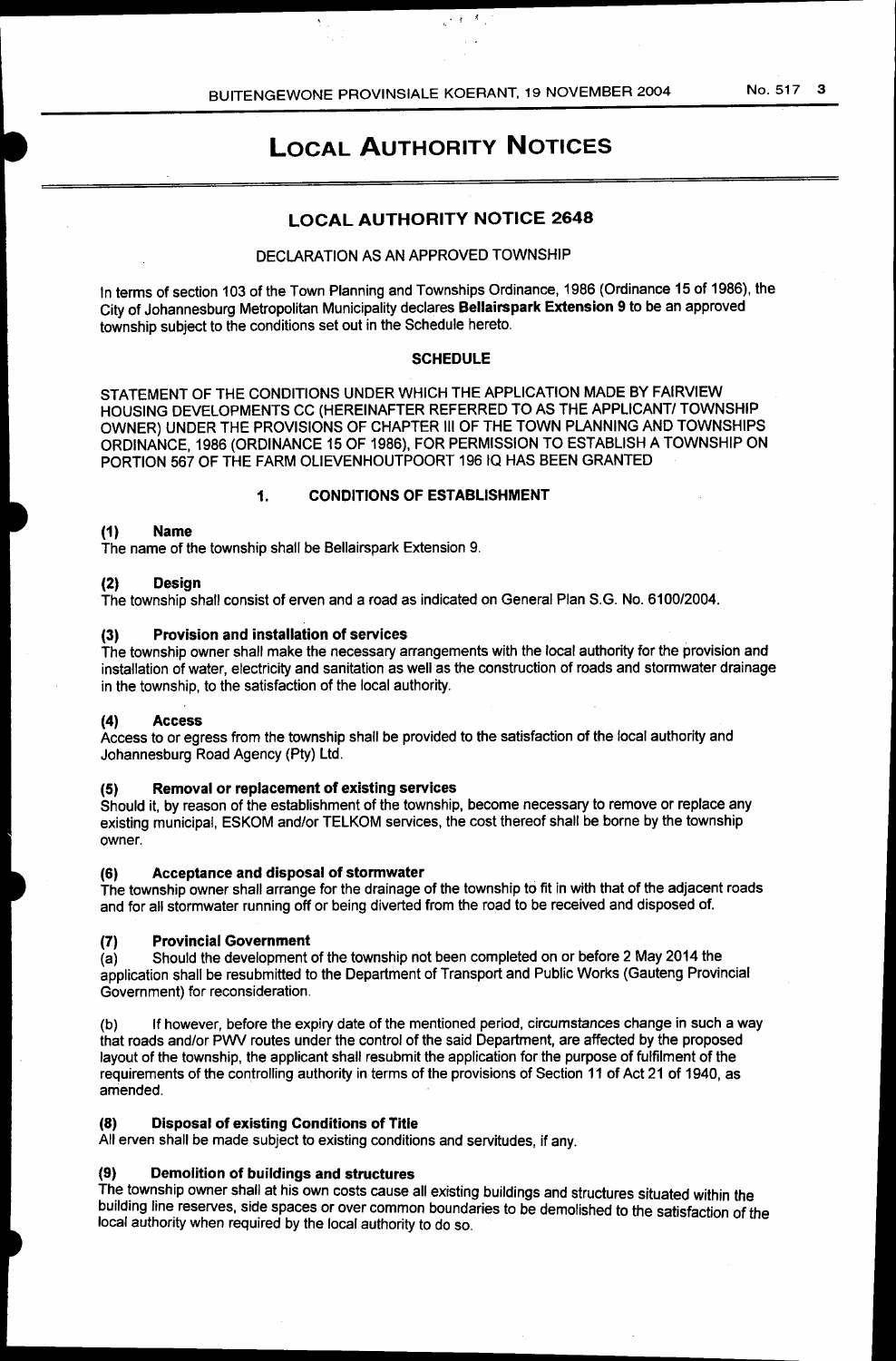### **(10) Restriction on the transfer of erven**

Erf 19 and Erf 87 shall be transferred only to Bellairs Park Ext 9 Homeowners Association which Association shall have full responsibility for the functioning and proper maintenance of the said erven and the essential services within the said erven.

#### **(11) Endowment**

The township owner shall, if applicable, in terms of the provisions of Section 98(2) of the Town Planning and Townships Ordinance, 15 of 1986, pay a lump sum endowment to the local authority for shortfall in the provision of land for a park (public open space).

# **(12) Obligations with regard to services and restriction regarding the alienation of erven**

The township owner shall within such period as the local authority may determine, fulfil his obligations in respect of the provision of water, electricity and sanitary services as well as the construction of roads and stormwater drainage and the installation of systems therefore as previously agreed upon between the township owner and the local authority. Erven may not be alienated or be transferred into the name of a buyer prior to the local authority certifying that sufficient guarantees/cash contributions in respect of the supply of services by the township owner have been submitted or paid to the said local authority.

## **2. CONDITIONS OF TITLE**

The erven mentioned hereunder shall be subject to the conditions as indicated imposed by the local authority in terms of the provisions of the Town Planning and Townships Ordinance, 1986.

# **(1) All erven (except Erf 87)**

Each erf is subject to a servitude, 2 m wide, in favour of the local authority, for sewerage and other municipal purposes, along any two boundaries other than a street boundary and in the case of a panhandle erf, an additional servitude for municipal purposes 2 m wide across the access portion of the erf, if and when required by the local authority: Provided that the local authority may dispense with any such servitude.

(b) No building or other structure shall be erected within the aforesaid servitude area and no largerooted trees shall be planted within the area of such servitude or within 2 m thereof.

(c) The local authority shall be entitled to deposit temporarily on the land adjoining the aforesaid servitude such material as may be excavated by it during the process of construction, maintenance or removal of such sewerage mains and other works as it, in its discretion may deem necessary and shall further be entitled to reasonable access to the said land for the aforesaid purpose subject to any damage done during the process of the construction, maintenance or removal of such sewerage mains and other works being made good by the local authority.

#### **(2) Erf 19**

The erf shall not be alienated or transferred into the name of any purchaser, other than Bellairs Park Ext 9 Homeowners Association without the written consent of the local authority first having been obtained.

#### **(3) Erf 26**

The erf is subject to servitudes for mini-substation and electrical cable purposes in favour of the local authority as indicated on the General Plan.

#### **(4) Erven 63 and 64**

The erven are each subject to a 3m wide stormwater servitude in favour of the local authority, as indicated on the General Plan.

#### **(5) Erf 87**

(a) The entire erf as indicated on the General Plan, is subject to a servitude for municipal purposes and right of way, in favour of the local authority.

(b) The erf shall not be alienated or transferred into the name of any purchaser, other than Bellairs Park Ext 9 Homeowners Association without the written consent of the local authority first having been obtained.

#### **P. Moloi City Manager**

(Notice 1225/2004 November 2004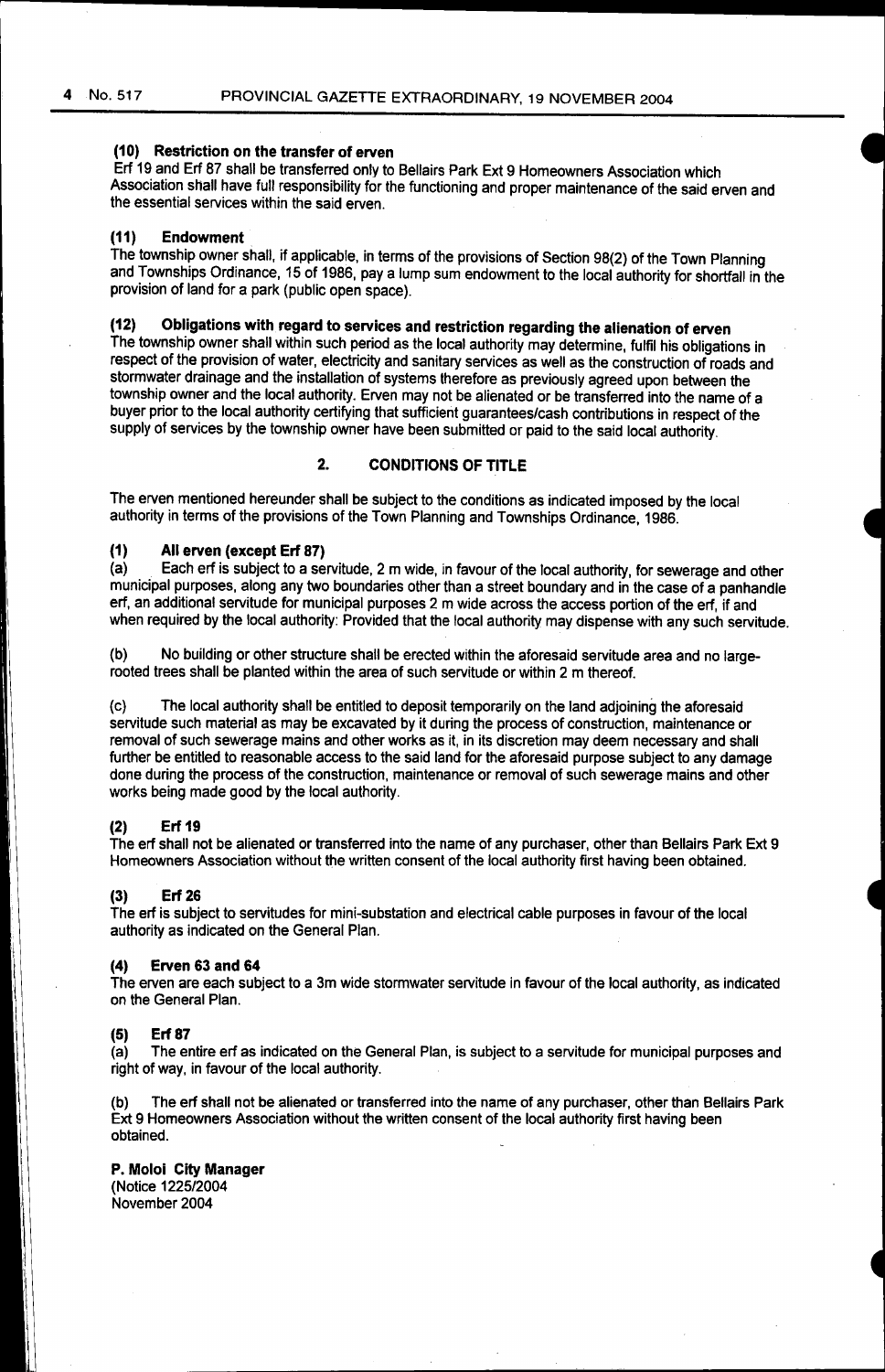# **PLAASLIKE BESTUURSKENNISGEWING 2648**

## VERKLARING TOT 'N GOEDGEKEURDE DORP

Ingevolge artikel 103 van die Ordonnansie op Dorpsbeplanning en Dorpe, 1986 (Ordonnansie 15 van 1986), verklaar die Stad van Johannesburg Metropolitaanse Munisipalitiet hiermee die dorp **Bellairspark Uitbreiding 9** tot 'n goedgekeurde dorp onderworpe aan die voorwaardes uiteengesit in die bygaande Bylae.

#### **BYLAE**

VERKLARING VAN VOORWAARDES WAAROP DIE AANSOEK GEDOEN DEUR FAIRVIEW HOUSING DEVELOPMENTS BK (HIERNA DIE AANSOEKDOENER/ DORPSEIENAAR GENOEM) INGEVOLGE DIE BEPALINGS VAN HOOFSTUK Ill VAN DIE ORDONNANSIE OP DORPSBEPLANNING EN DORPE, 1986 (ORDONNANSIE 15 VAN 1986), OM TOESTEMMING OM 'N DORP TE STIG OP GEDEELTE 567 VAN DIE PLAAS OLIEVENHOUTPOORT 19610 TOEGESTAAN IS

#### **1. STIGTINGSVOORWAARDES**

### **(1) Naam**

Die naam van die dorp is Bellairspark Uitbreiding 9.

#### **(2) Ontwerp**

Die dorp bestaan uit erwe en 'n pad soos aangedui op Algemene Plan LG Nr 6100/2004.

#### (3) **Voorsiening en installering van dienste**

Die dorpseienaar moet die nodige reëlings met die plaaslike bestuur tref vir die voorsiening en installering van water, elektrisiteit en sanitêre dienste asook die konstruksie van strate en stormwaterdreinering in die dorp, tot tevredenheid van die plaaslike bestuur.

#### **(4) Toegang**

Toegang tot en uitgang vanuit die dorp moet tot tevredenheid van die plaaslike bestuur en Johannesburg Roads Agency (Edms) Bpk voorsien word.

#### **(5) Verwyderlng of vervanging van bestaande dienste**

lndien dit, as gevolg van die stigting van die dorp, nodig word om enige bestaande munisipale, ESKOM en/of TELKOM dienste te verwyder of te vervang, sal die koste daarvan deur die dorpseienaar gedra word.

#### **(6) Ontvangs en versorging van storrnwater**

Die dorpseienaar moet die stormwaterdreinering van die dorpsgebied so reël dat dit inpas by die van die aangrensende strate en aile stormwater wat van die pad afloop of afgelei word, moet ontvang en versorg word.

#### **(7) Provinsiale Regering**

(a) lndien die ontwikkeling van die dorp nie voor of op 2 Mei 2014 voltooi word nie, moet die aansoek heringedien word by die Departement van Vervoer en Publieke Werke (Gauteng Provinsiale Regering) vir heroorweging.

(b) lndien omstandighede egter, voor die verstryking van die gemelde periode, tot so 'n mate verander dat paaie en/of PWV roetes onder die beheer van die betrokke Departement deur die beoogde uitleg van die dorp geraak word, moet die applikant die aansoek herindien vir doeleindes van die nakoming van die vereistes van die beherende liggaam in gevolge die bepalings van Artikel 11 van Wet 21 van 1940, soos gewysig.

#### **(8) Beskikking oor bestaande Titelvoorwaardes**

Aile erwe moet onderworpe gemaak word aan bestaande voorwaardes en serwitute, indien enige.

#### **(9) Sloping van geboue en strukture**

Die dorpseienaar moet op eie koste alle bestaande geboue en strukture wat binne boulynreserwes, kantruimtes of oor gemeenskaplike grense gelee is, laat sloop tot bevrediging van die plaaslike bestuur, wanneer die plaaslike bestuur dit vereis.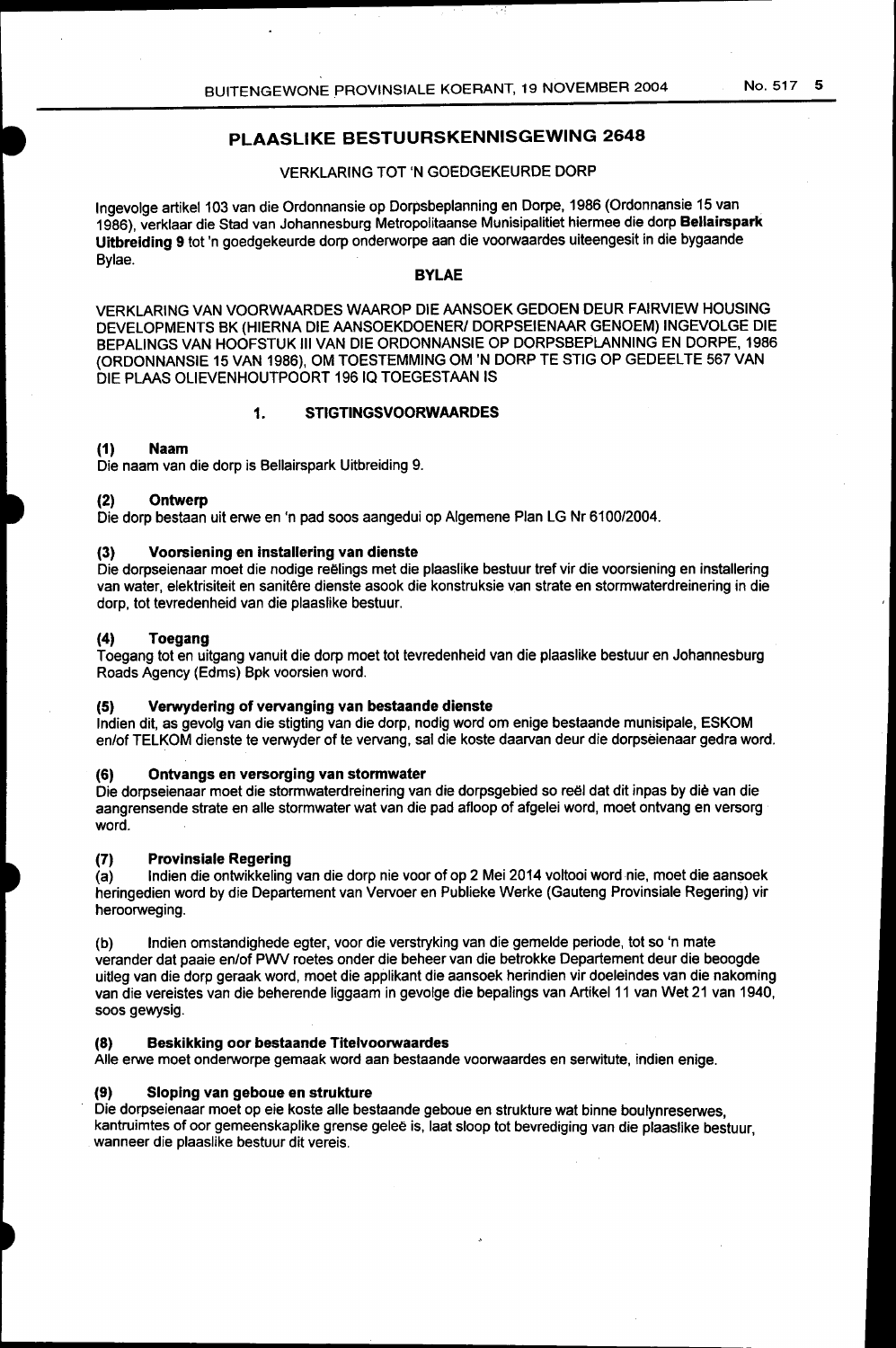## **(10) Beperking op die oordrag van erwe**

Erf 19 en Erf 87 mag slegs aan Bellairs Park Ext 9 Huiseienaarsvereniging oorgedra word, welke

Vereniging volle verantwoordelikheid sal dra vir die funksionering en behoorlike instandhouding van die erwe en die noodsaaklike dienste binne of op die gemelde erwe.

## **(11) Begiftiging**

Die dorpseienaar sal, ingevolge die bepalings van Artikel 98(2) van die Dorpsbeplanning en Dorpe Ordonnansie, Nr 15 van 1986, 'n globale bedrag as begiftiging aan die plaaslike bestuur betaal vir die voorsiening van grond vir 'n park (openbare oop ruimte).

## **(12) Verpligtinge ten opsigte van dienste en beperking betreffende die vervreemding van erwe**

Die dorpseienaar moet binne sodanige tydperk as wat die plaaslike bestuur mag bepaal, sy verpligtinge met betrekking tot die voorsiening van water, elektrisitiet en sanitêre dienste asook die konstruksie van paaie en stormwaterdreinering en die installering van die stelsels daarvoor, soos vooraf ooreengekom tussen die dorpseienaar en die plaaslike bestuur, nakom. Erwe mag nie vervreem of oorgedra word in die naam van 'n koper alvorens die plaaslike bestuur bevestig het dat voldoende waarborge/kontantbydraes ten opsigte van die voorsiening van dienste deur die dorpseienaar aan die plaaslike bestuur gelewer of betaal is nie.

## **2. TITELVOORWAARDES**

Die erwe hieronder genoem is onderworpe aan die voorwaardes soos aangedui deur die plaaslike bestuur ingevolge die bepalings van die Ordonnansie op Dorpsbeplanning en Dorpe, 1986.

# **(1) Aile erwe (behalwe Erf 87)**

Elke erf is onderworpe aan 'n serwituut 2 m breed, ten gunste van die plaaslike bestuur, vir riolerings- en ander munisipale doeleindes, langs enige twee grense, uitgesonderd 'n straatgrens en, in die geval van 'n pypsteelerf, 'n addisionele serwituut vir munisipale doeleindes 2 m breed oor die toegangsgedeelte van die erf, indien en wanneer verlang deur die plaaslike bestuur: Met dien verstande dat die plaaslike bestuur van enige sodanige serwituut mag afsien.

(b) Geen gebou of ander struktuur mag binne die voornoemde serwituutgebied opgerig word nie en geen grootwortelbome mag binne die gebied van sodanige serwituut of binne 2 m daarvan, geplant word nie.

(c) Die plaaslike bestuur is geregtig om enige materiaal wat deur hom uitgegrawe word tydens die aanleg, onderhoud of verwydering van sodanige rioolhoofpypleidings, en ander werke wat hy volgens goeddunke noodsaaklik ag, tydelik te plaas op die grond wat aan die voornoemde serwituut grens en voorts sal die plaaslike bestuur geregtig wees tot redelike toegang tot genoemde grond vir die voornoemde doe!, onderworpe daaraan dat die plaaslike bestuur enige skade vergoed wat gedurende die aanleg, onderhoud of verwydering van sodanige rioolhoofpypleiding en ander werke veroorsaak word.

#### **(2) Erf 19**

Die erf mag nie vervreem of oorgedra word in die naam van enige koper behalwe aan Bellairs Park Ext 9 Huiseienaarsvereniging sander dat die skriftelike toestemming van die plaaslike bestuur eers vooraf verkry is nie.

#### **(3) Erf 26**

Die erf is onderworpe aan serwitute vir mini-substasie- en elektriese kabeldoeleindes ten gunste van die plaaslike bestuur, soos aangedui op die Algemene Plan.

#### **(4) Erwe 63 en 64**

Die erwe is elkeen onderworpe aan 'n 3m breë stormwater serwituut ten gunste van die plaaslike bestuur, soos aangedui op die Algemene Plan.

#### **(4) Erf 87**

(a) Die hele erf soos aangedui op die Algemene Plan, is onderworpe aan 'n serwituut vir munisipale doeleindes en reg-van-weg, ten gunste van die plaaslike bestuur.

Die erf mag nie vervreem of oorgedra word in die naam van enige koper behalwe aan Bellairs Park Ext 9 Huiseienaarsvereniging sander dat die skriftelike toestemming van die plaaslike bestuur eers vooraf verkry is nie.

**P. Moloi Stadsbestuurder** 

(Kennisgewing 1225/2004)

November 2004.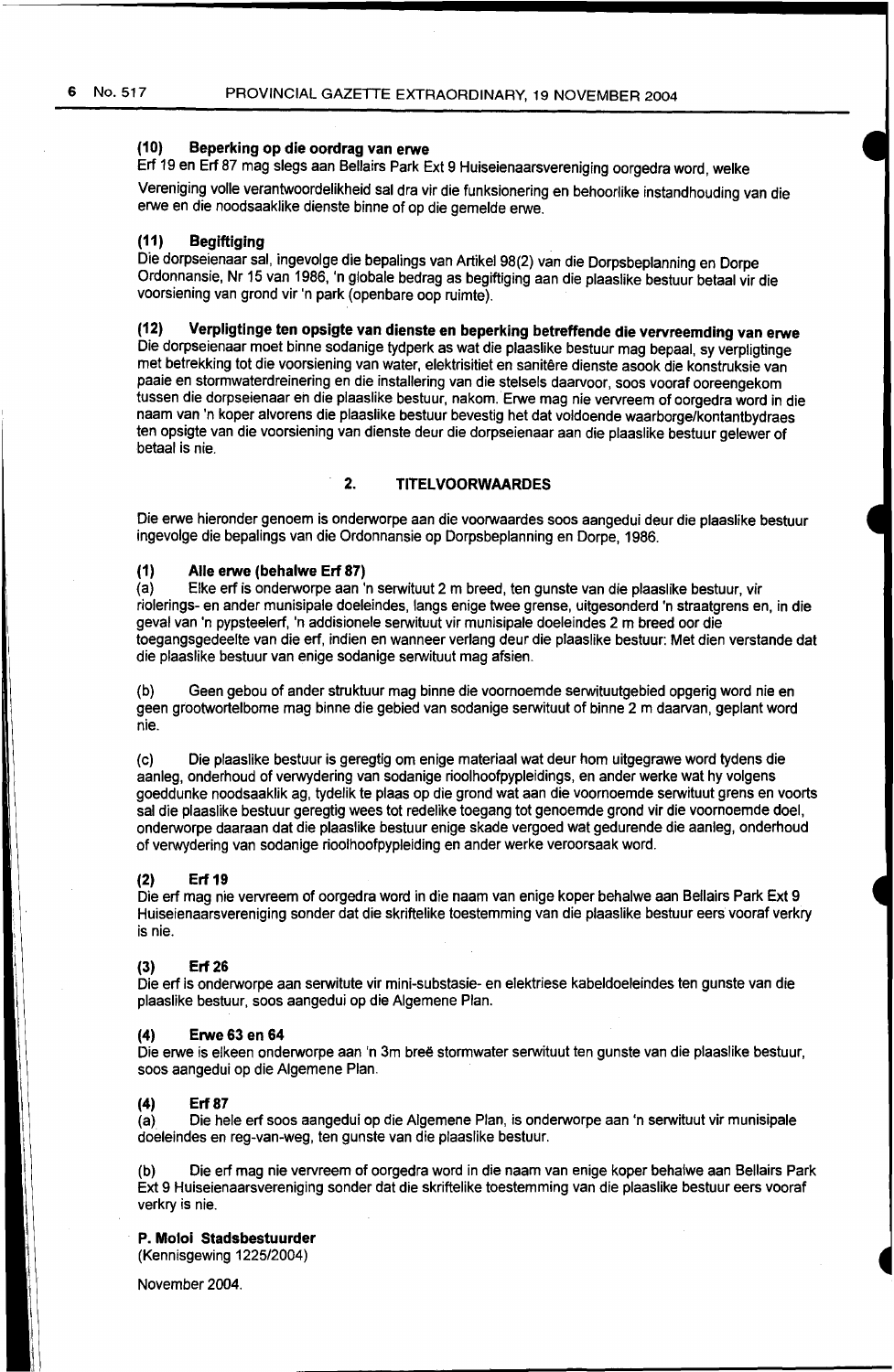## **LOCAL AUTHORITY NOTICE 2649**

### **AMENDMENT SCHEME 04-1836**

The City of Johannesburg Metropolitan Municipality herewith in terms of the provisions of section 125(1)(a) of the Town Planning and Townships Ordinance No 15 of 1986, declares that he has approved an amendment scheme being an amendment of the Randburg Town Planning Scheme, 1976, comprising the same land as included in the township of **Bellairspark Extension 9.** Map 3 and the scheme clauses of the amendment scheme are filed with the Executive Director: Development Planning: Transportation and Environment: City of Johannesburg and are open for inspection at all reasonable times.

This amendment is known as Amendment Scheme 04-1836.

### **P. Moloi, City Manager**

(Notice No 1226/2004.) November 2004.

# **PLAASLIKE BESTUURSKENNISGEWING 2649**

#### **WYSIGINGSKEMA 04-1836**

Die Stad van Johannesburg Metropolitaanse Munisipaliteit verklaar hiermee ingevolge die bepalings van artikel125(1)(a) van die Ordonnansie op Dorpsbeplanning en Dorpe Nr 15 van 1986, dat hy 'n wysigingskema synde 'n wysiging van die Randburg Dorpsbeplanningskema, 1976, wat uit dieselfde grond as die dorp **Bellairspark Uitbreiding 9** bestaan, goedgekeur het. Kaart 3 en die skemaklousules van die wysigingskema word in bewaring gehou deur die Uitvoerende Direkteur: Ontwikkelingsbeplanning, Vervoer en Omgewing: Stad van Johannesburg en is beskikbaar vir inspeksie op aile redelike tye.

Hierdie wysiging staan bekend as Wysigingskema 04-1836.

### **P. Moloi, Stadsbestuurder**

(Kennisgewing Nr 1226/2004.) November 2004.